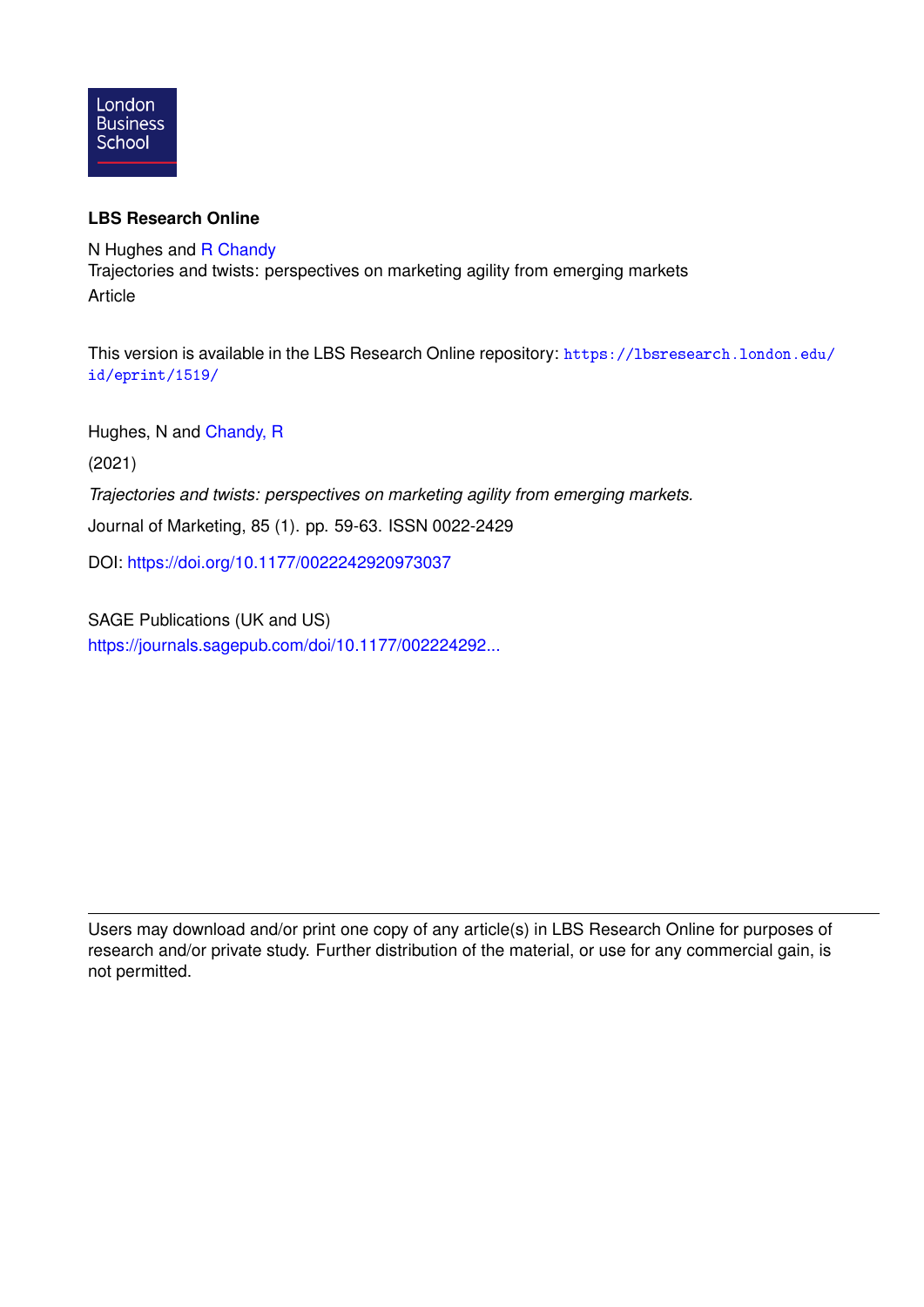# **TRAJECTORIES AND TWISTS:**

# **PERSPECTIVES ON MARKETING AGILITY FROM EMERGING MARKETS**

Nick Hughes and Rajesh Chandy\*

Forthcoming, *Journal of Marketing*

\*Nick Hughes is Founder and Managing Director at 4RDigital, Co-Founder and Board Member at M-KOPA, Executive Fellow at the Wheeler Institute of Business and Development at London Business School, and former Head of Mobile Payment Solutions at Vodafone [\(nhughes@london.edu\)](mailto:nhughes@london.edu). Rajesh Chandy is Professor of Marketing, Tony and Maureen Wheeler Chair in Entrepreneurship, and Academic Director of the Wheeler Institute for Business and Development at London Business School [\(rchandy@london.edu\)](mailto:rchandy@london.edu).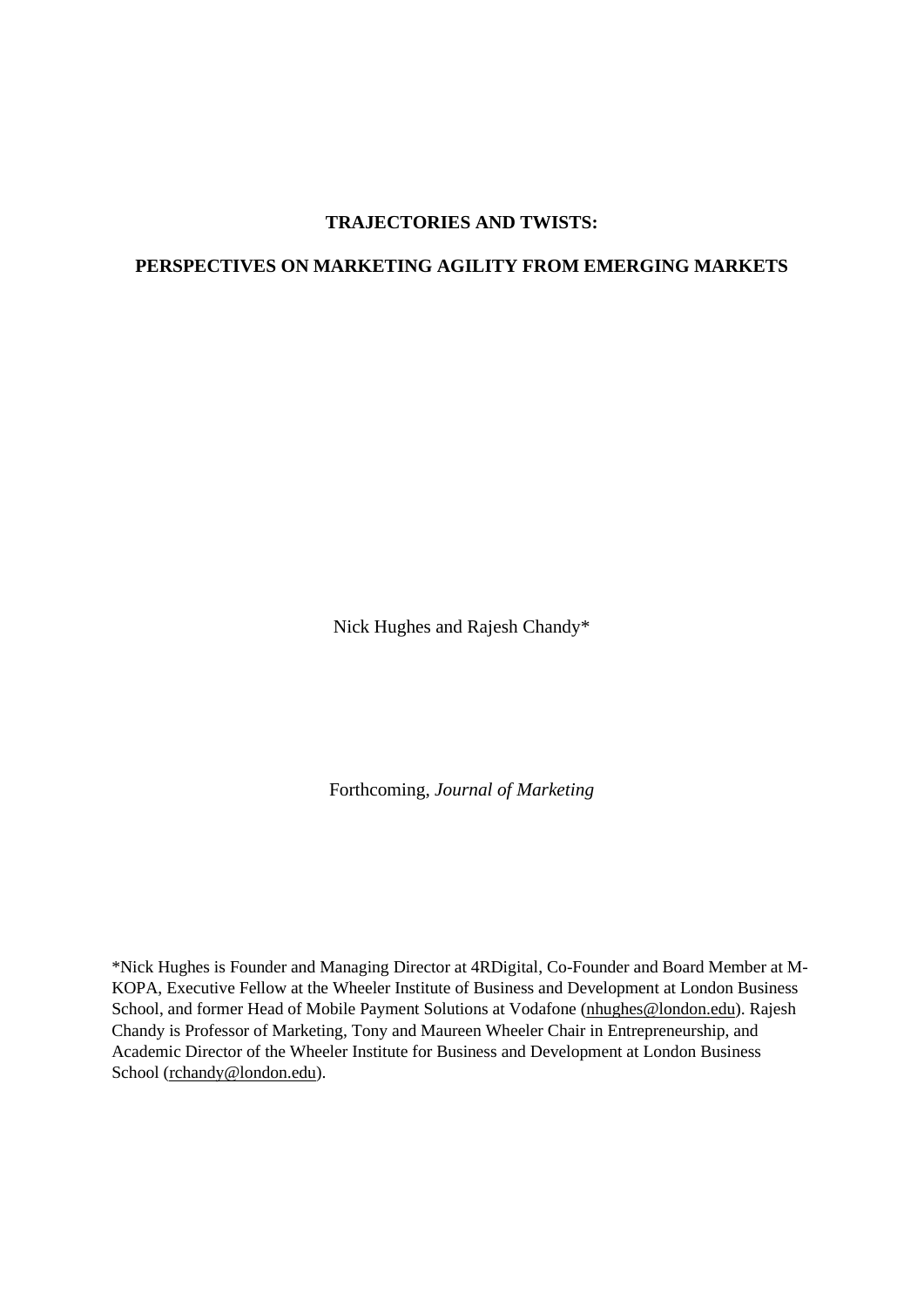Age-old ways of making marketing decisions—caricatured by annual plans, quarterly reports, and inflation-adjusted budgets—are being questioned today, and new, agile, and presumably more effective approaches are being pitched and embraced (see Brown and Eisenhardt 1998; Reis 2011). So it feels timely and right to focus on marketing agility as a research subject, especially as markets are changing dramatically and technology allows us to radically change the way we develop and market products and services. Given this reality, Kalaignanam et al. (2021, hereinafter Kalaignanam et al.) provide a valuable contribution to the field by offering a precise definition of a concept that is—like many concepts that attain buzzword status—too often fuzzily defined and loosely framed. By differentiating marketing agility from other related concepts and highlighting some its drivers and boundary conditions, they have also provided a means for practitioners to think clearly and comprehensively about the concept and to benefit from the insights of others who have implemented the idea.

In this commentary, we offer a perspective on Kalaignanam et al. by focusing on *digital products in emerging markets*. Why? Because just as automakers developing new vehicles assess their robustness and durability in extreme conditions of heat and cold, we aim to assess the robustness and durability of the Kalaignanam et al. perspective on marketing agility in extreme conditions of uncertainty and change. Digital products and emerging markets, for reasons we argue subsequently, represent such extreme conditions in which to assess the idea of marketing agility. Those making decisions in extreme conditions can serve as—to use the memorable phrase of Keynes (1932)—the "advance guard" for others seeking to make agile decisions in periods of great change. Having witnessed and (in the case of Nick Hughes) participated in the dramatic growth of digital products and services in Africa and Asia, we hope to contribute a perspective on marketing agility that assesses and complements Kalaignanam et al.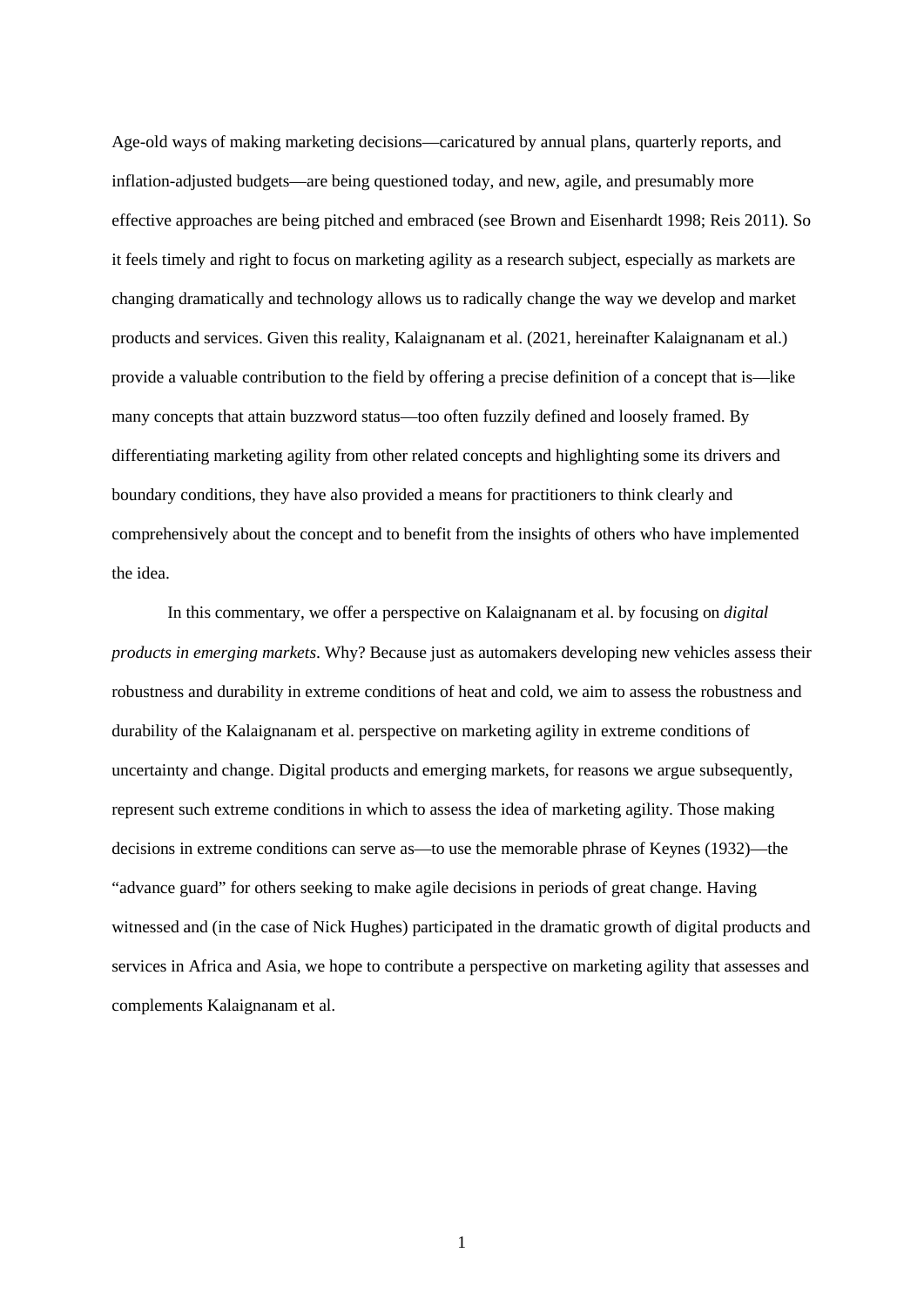#### **DIGITAL PRODUCTS IN EMERGING MARKETS:**

## **COMPRESSED CHANGE AND THE AGILITY IMPERATIVE**

If there is any context that demands marketing agility—the rapid iteration between making sense of markets and executing marketing decisions to adapt to changing market assessments—digital products in emerging markets represent such a context. As Kalaignanam et al. rightly note, marketing agility is especially appropriate in contexts where the environment is characterized by rapid change and market response is unpredictable. Many emerging markets are currently undergoing a process of change that can seem dizzying by Western standards. Consider the market environment facing the typical resident of East Africa compared with the typical American: electrical appliances, telephones, banking services, smartphones, and digital commerce all arrived more or less concurrently in East Africa, and brand-new highways are now connecting the rapidly urbanizing workforce to their rural families. Climate change and global warming are a living reality and are forcing large-scale changes to already fragile livelihoods and lives.

The changes that much of the contemporary West has experienced (or is yet to experience) was scattered over decades, even centuries. Emerging markets, in contrast, are undergoing change that is compressed in time (Chandy and Narasimhan 2015). In some ways, William Gibson's memorable quote "The future is already here—it's just not evenly distributed" (*Economist* 2001) could be restated as "The past, present, and future are already here—they're in emerging markets." Like rivers joining together to create unpredictable eddies and uncertain navigation, the confluence of technological, social, economic, and environmental forces amplifies unpredictability and creates uncertainty for digital businesses seeking to succeed in emerging markets (see Davies 2020). If agility should matter anywhere, it is here.

#### **TRAJECTORIES AND TWISTS:**

### **IMPLEMENTING AGILITY IN RAPIDLY CHANGING MARKETS**

Our experience (as a practitioner and an academic, respectively) with digital products in emerging markets has been that agility in thinking and execution is crucial for successful marketing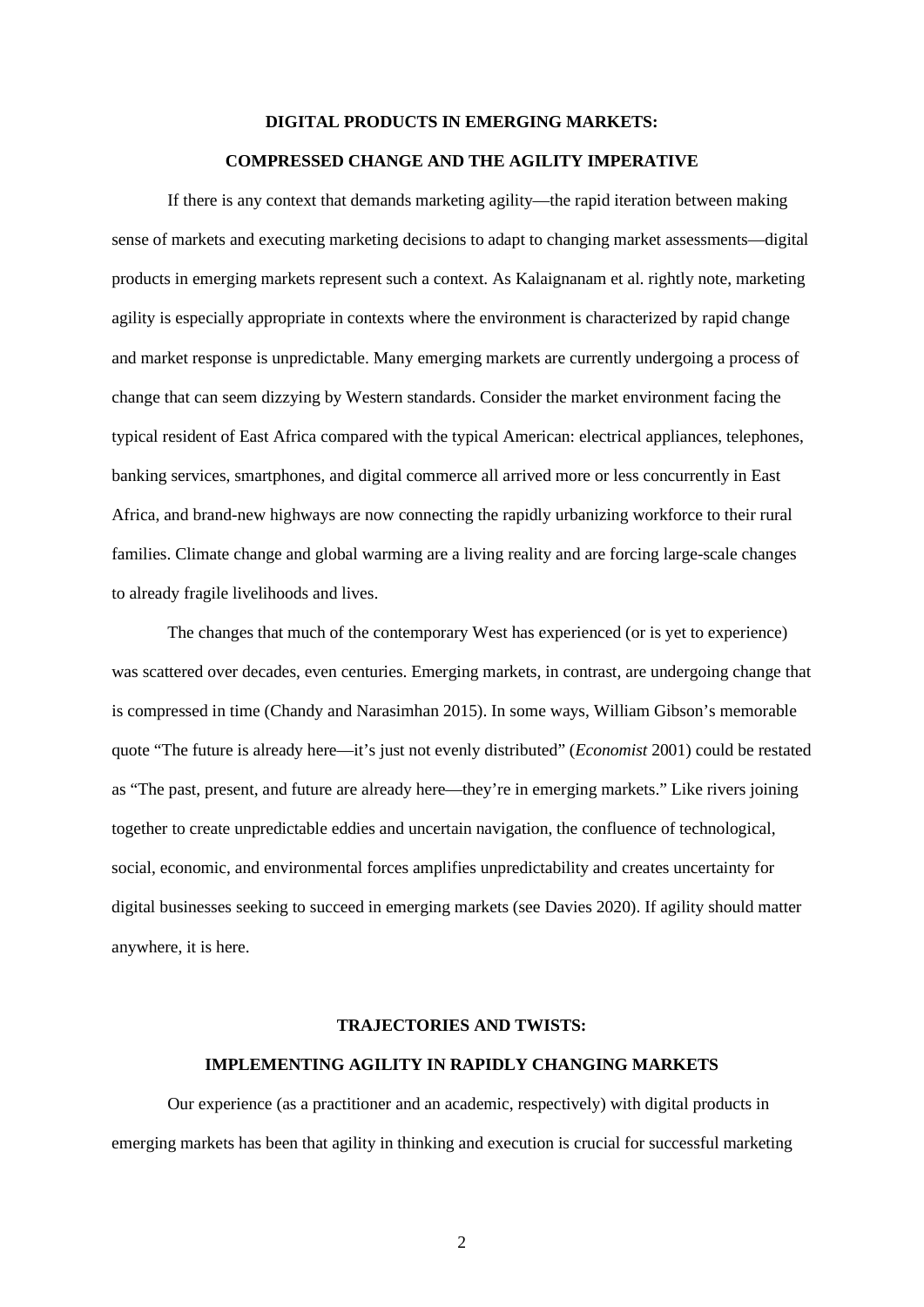decisions in these rapidly changing markets. This experience also suggests areas for further conceptual and empirical development around the concept of agility.

Kalaignanam et al. propose four dimensions to marketing agility: sensemaking, iteration, speed, and marketing decisions. Of these dimensions, we focus on sensemaking and iteration in this commentary because (in our opinion) these dimensions are especially ripe for new insights.

### *Drawing Trajectories for Sensemaking*

We propose that sensemaking for agility involves not only responding to "unexpected or ambiguous" developments (Kalaignanam et al., p. 7); it also involves drawing *trajectories* simplified representations of patterns that underlie changing market phenomena. Trajectories can be contextual (involving patterns related to customers, competitors, and the macro-environment) and/or strategic (involving patterns related to a focal firm). Contextual trajectories could include trends in technology, demographics, regulations, or environmental factors. Strategic trajectories could include trends in thinking or actions on the part of decision makers in the focal firm or stakeholders such as investors or suppliers. Why is an understanding of trajectories important to marketing agility?

First, trajectories can help decision makers *anticipate* outcomes in fast-changing environments ("skate where the puck is going to be," as Wayne Gretzky famously said) and help them quickly prioritize decisions and actions. Trajectories offer direction to decision makers and help them aggregate across the many underlying forces that might cause a particular pattern of change. Moreover, trajectories help decision makers contextualize change and more easily understand which of the forces of change operating around the world are most relevant to their own context. By drawing trajectories, decision makers can not only make sense of unexpected or ambiguous new contextual developments, but also position these developments in the context of an evolving understanding of their own options regarding the future. Second, by *integrating* contextual and strategic trajectories, firms can make sense of entirely new developments, building confidence before investing substantial resources rapidly in new courses of action. Furthermore, by integrating trajectories, managers can narrate a story that helps external and internal stakeholders make sense of the need for change—and thus justify agile behavior in anticipation of or in response to change.

## *Beyond Iteration: Engaging in Strategic Twists*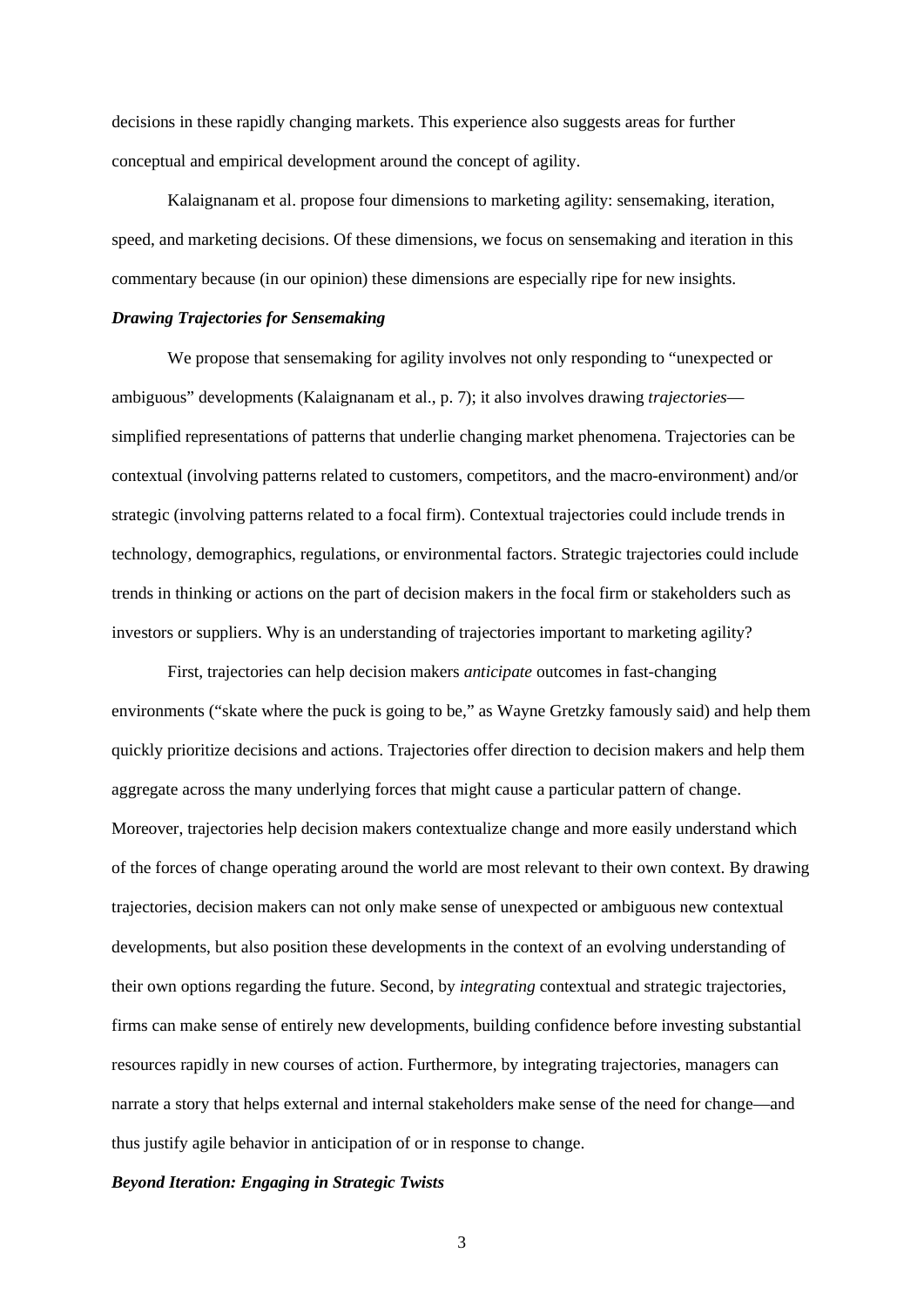We propose that iteration involves not only "repeatedly refining marketing decisions" (Kalaignanam et al., p. 000); it also involves engaging in strategic *twists*: swift and substantial changes in the direction of activities. Unlike the generic notion of iteration, which involves the "repetition of a sequence of operations to yield results successively closer to a desired result" (Merriam Webster 1999), engaging in twists is a process that can require doing entirely different tasks from what is currently being done (and therefore not repeating a particular sequence of tasks). It involves *discovery* of new insights, possibilities, and goals relative to what is currently being understood or pursued. Moreover, rather than refining existing marketing decisions, it can involve actively seeking to *reframe* the marketing decisions that are warranted given changes in marketplace phenomena and communicating the ensuing changes in internal and external narratives.<sup>[1](#page-5-0)</sup>

In the sections that follow, we illustrate these concepts and arguments by outlining two case studies of agility in marketing decisions. Both case studies are of digital products in Africa: the M-PESA mobile money service, and the M-KOPA solar energy service. One of the authors of this commentary— Nick Hughes—helped lead the development of each of these services; so we offer first hand insights that embody agility within a framework of trajectories and twists. We note that both cases followed somewhat analogous processes of sensemaking by *anticipating* and *integrating* trajectories. Moreover, both cases involved *discovering* unexpected market insights and *reframing* ideas to implement twists.

# **M-PESA IN KENYA**

The M-PESA mobile money service is responsible for financial transactions equivalent to almost half of Kenya's gross domestic product. This financial service contributed over \$787 million in 2019–2020 revenues to Safaricom, the Kenyan mobile telephone company and affiliate of UK-based Vodafone; it now contributes more to Safaricom's revenues than traditional mobile services such as texts and mobile data, and close to its revenues from voice

<span id="page-5-0"></span><sup>1</sup> Others have used phrases such as "pivots" (Reis 2011) and "dynamic course corrections" (Geisen et al. 2010) to refer to ideas similar to what we mean by twists. We prefer the latter term because it (1) allows for changes in mental models and narratives (e.g., "twists in the tale"), not just actions, and (2) it implicitly acknowledges that there may be a cost to engaging in twists (i.e., twists can be injurious as well).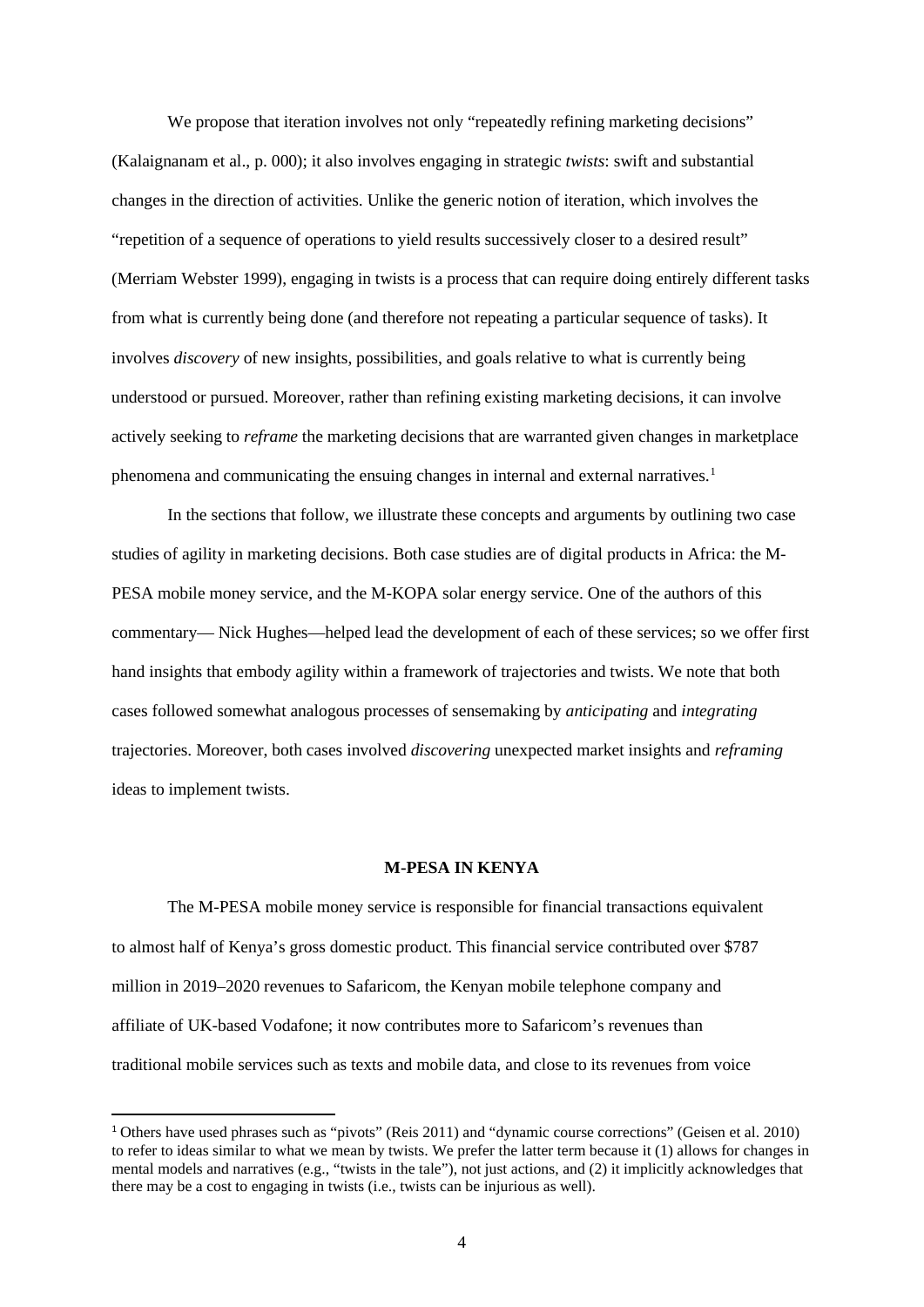calls (Russel 2020). But just 15 years ago, M-PESA was a prototype, and the team working on it was pursuing an application that was—to their surprise—not what very many customers wanted. We illustrate the trajectories and twists involved in marketing agility by first describing the M-PESA case.

# **Trajectories**

M-PESA was created in part because Nick Hughes and his team were able to anticipate and integrate multiple trajectories.

*Anticipating.* Despite the obvious need for financial services, the availability of formal financial services had been limited for most of those living in emerging markets. Almost threefourths of Kenyans had no access to formal financial services in 2006 (FinAccess 2019). At the same time, micro-credit was growing in prominence thanks in part to Muhammad Yunus's Nobel Prize–winning work in Bangladesh. Further, the trajectory of mobile phone penetration in many emerging markets including Kenya was steep and positive. The original logic for M-PESA was therefore based on the anticipation that the micro-finance and mobile penetration trajectories could be applied to address the need for financial services in emerging markets.

*Integrating.* To integrate these distinct trajectories and conceive of profitable products from them, Nick and his team used the analogy of the last mile problem in transportation: suburban commuters often need more time getting from their nearest train station to their homes a mile away than for getting from the station to a city center much farther away. Similarly, there were many hassles (and high costs) in moving cash between customers and micro-loan branches. "What if customers and their micro-loan providers could simply text their payments to each other?" was the original idea. Just as commuter parking lots could solve the last mile problem in suburban transportation, could mobile payments solve the last mile problem in microfinance?

To take forward the idea of using mobile telephony for financial services, Nick had to integrate the new idea with the strategic trajectories of the company as well as external allies. Within Vodafone, he pitched the idea as a growth platform that matched its emerging market aspirations. To external funding agencies, he noted its potential to improve the trajectory of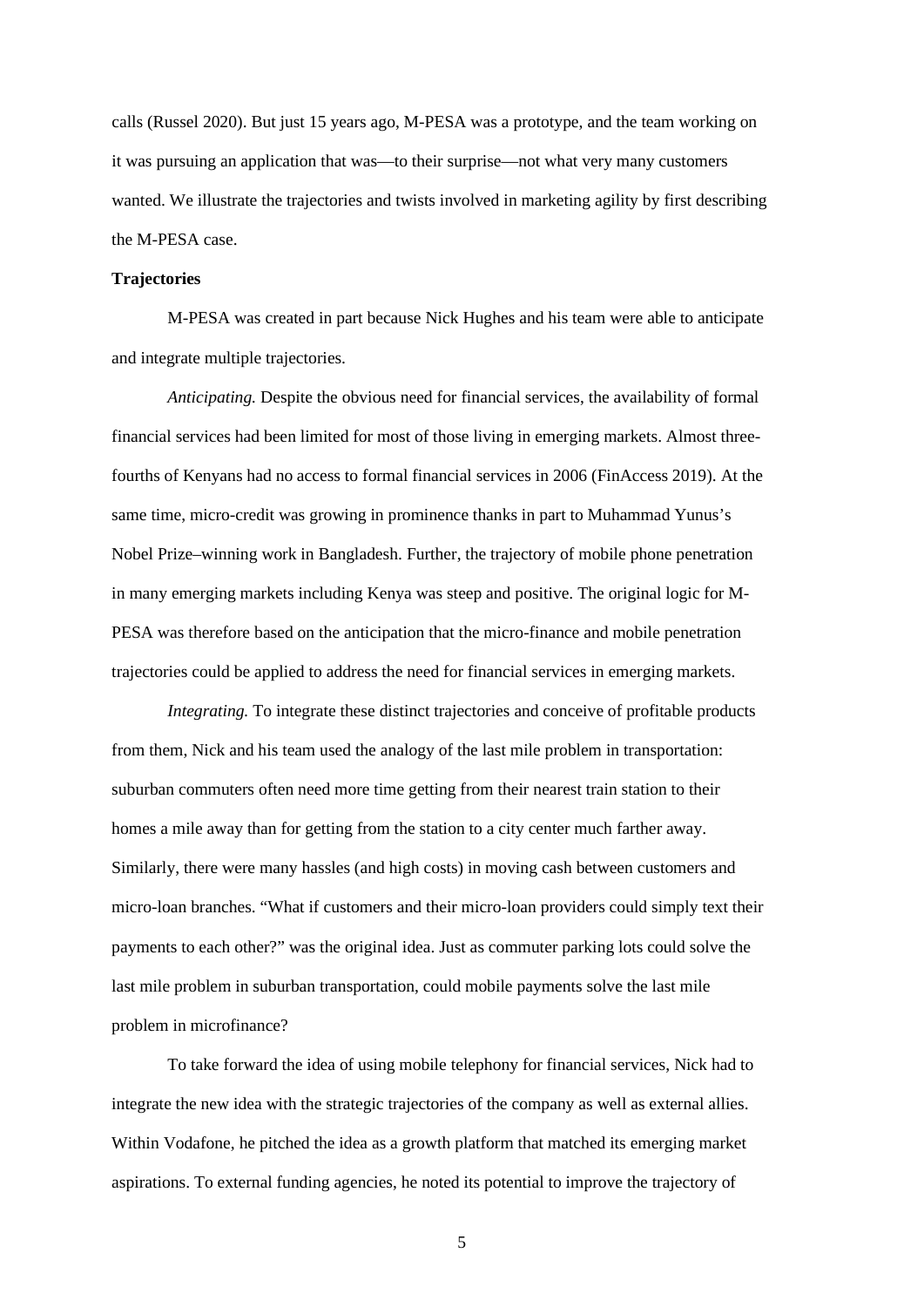financial services for the unbanked. His first major break came when he won a grant from the UK government to conduct a pilot of a mobile-based micro-credit platform. Thanks in part to this funding, Safaricom, then a young company within the Vodafone Group —and one that was fast establishing a strong, trusted brand in Kenya and a dominant (>60%) market share—agreed to implement the idea in a Kenyan test market. Nick's team built and deployed a prototype mobile loan disbursement and repayment scheme, and started receiving a stream of transaction data related to customer accounts, balances, and transactions.

#### **Twists**

The pilot revealed surprising lessons: customers were behaving very differently from what the team had expected. By sketching out patterns of customer behavior, they made an unexpected discovery that led to a conceptual twist that reframed their product and market strategy.

*Discovery.* Nick and his team discovered from the pilot data that customers were doing unexpected things. For example, some loan group members started sending other group members money that did not relate to a loan repayment; many customers were loading more funds into their accounts than was required to repay their loans and leaving these funds in their digital wallets for extended periods. These unexpected applications of the product were clearly valued by customers—storing funds safely in electronic form and having a convenient, lowcost way to send electronic money to friends, family, and business contacts. Importantly, the M-PESA team discovered that when customers had the opportunity to borrow easily from family, friends, and acquaintances, they were less keen to borrow from a micro-finance company. This behavior on the part of customers also alerted the team to a trajectory that they had not emphasized before: the rapid increase in urbanization in Kenya, which involved migration to cities by those who would then contribute through remittances to those "back home" in villages.

*Reframing.* The M-PESA team quickly engaged in a strategic twist. The grant funding from the UK government meant that Nick's team had the autonomy to change strategy quickly in response the market insights. They abandoned the complexity of a micro-credit platform and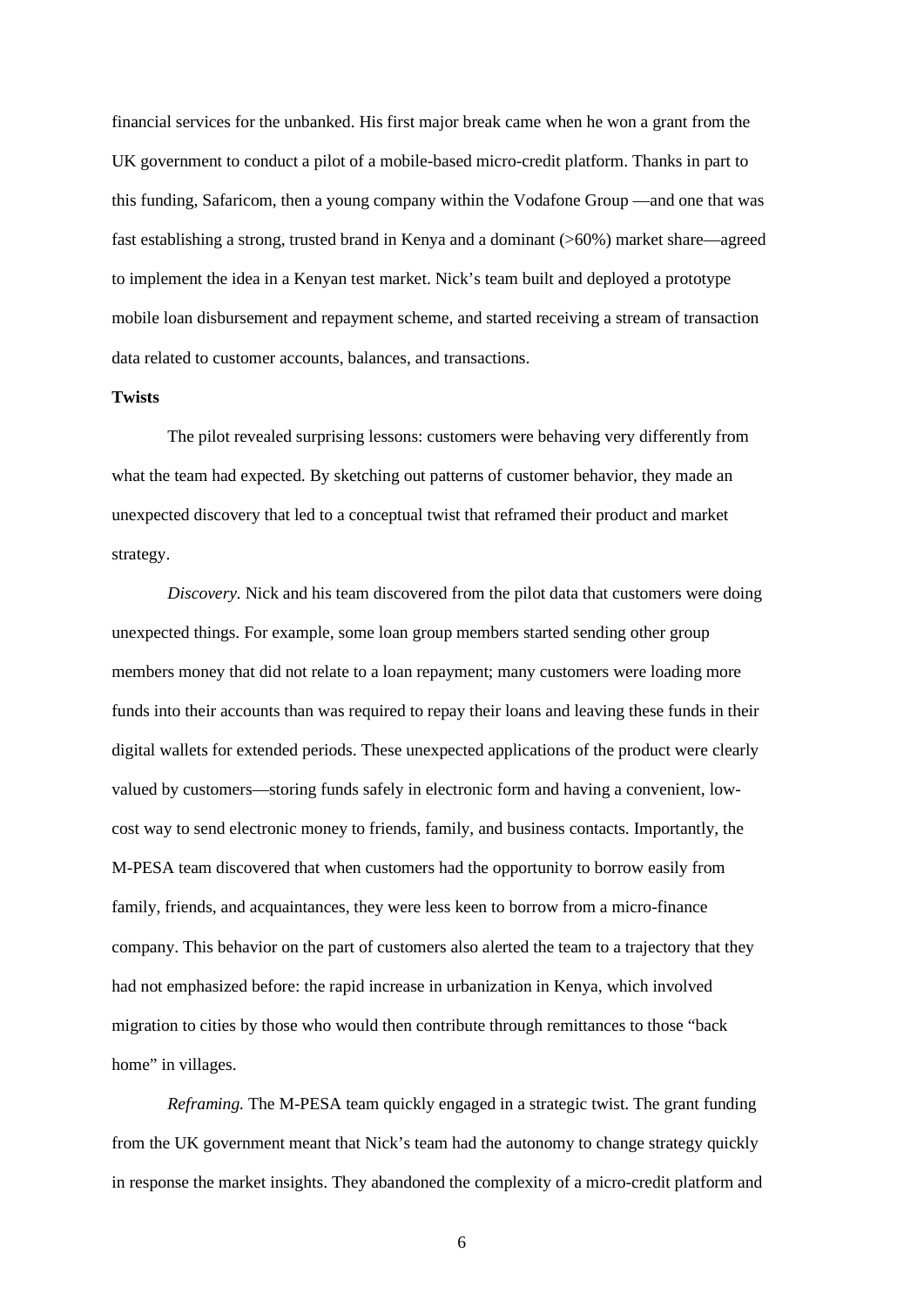launched M-PESA under the marketing banner "send money home." Safaricom's leadership accepted the new framing of the M-PESA proposition, and contributed their in-market resources—their brand, market presence, and distribution—to the new proposition. Their chief executive officer and chief financial officer provided the strong operational drive once the reframed proposition was clear and compelling. The product tapped into a very rich vein of demand; customers signed up by the thousands per day, and usage took off at a rate that was both unexpected and unprecedented. M-PESA is now used in 96% of Kenyan households (Suri and Jack 2016).

### **M-KOPA IN EAST AFRICA**

M-KOPA's foundations lie in the pay-as-you-go solar energy space, pioneering what is now an established sector for financed energy access across Africa. It counts over one million customers for its digital products and services across East Africa. In our view, this case provides another illustration of the trajectories and twists involved in marketing agility.

# **Trajectories**

M-KOPA was also created in part because the company could anticipate and integrate multiple trajectories.

*Anticipating.* Over 600 million people—or almost two-thirds of the inhabitants of sub-Saharan Africa—lack access to reliable grid electricity. They use dirty, expensive, and potentially dangerous fuels like kerosene for lighting. Despite the intense need for energy, this trajectory has been stubbornly flat. Other trajectories offered cause for optimism and opportunities for innovation. The price of solar energy per kilowatt hour has fallen by a factor of three since 2010. The rapid rise of electric vehicles and portable consumer electronics meant that batteries have become better and cheaper. Mobile signal coverage is increasingly ubiquitous and can be used to create an "internet of things." And, of course, the emergence of digital payment services such as M-PESA has meant that consumers can engage in financial transactions easily and cheaply.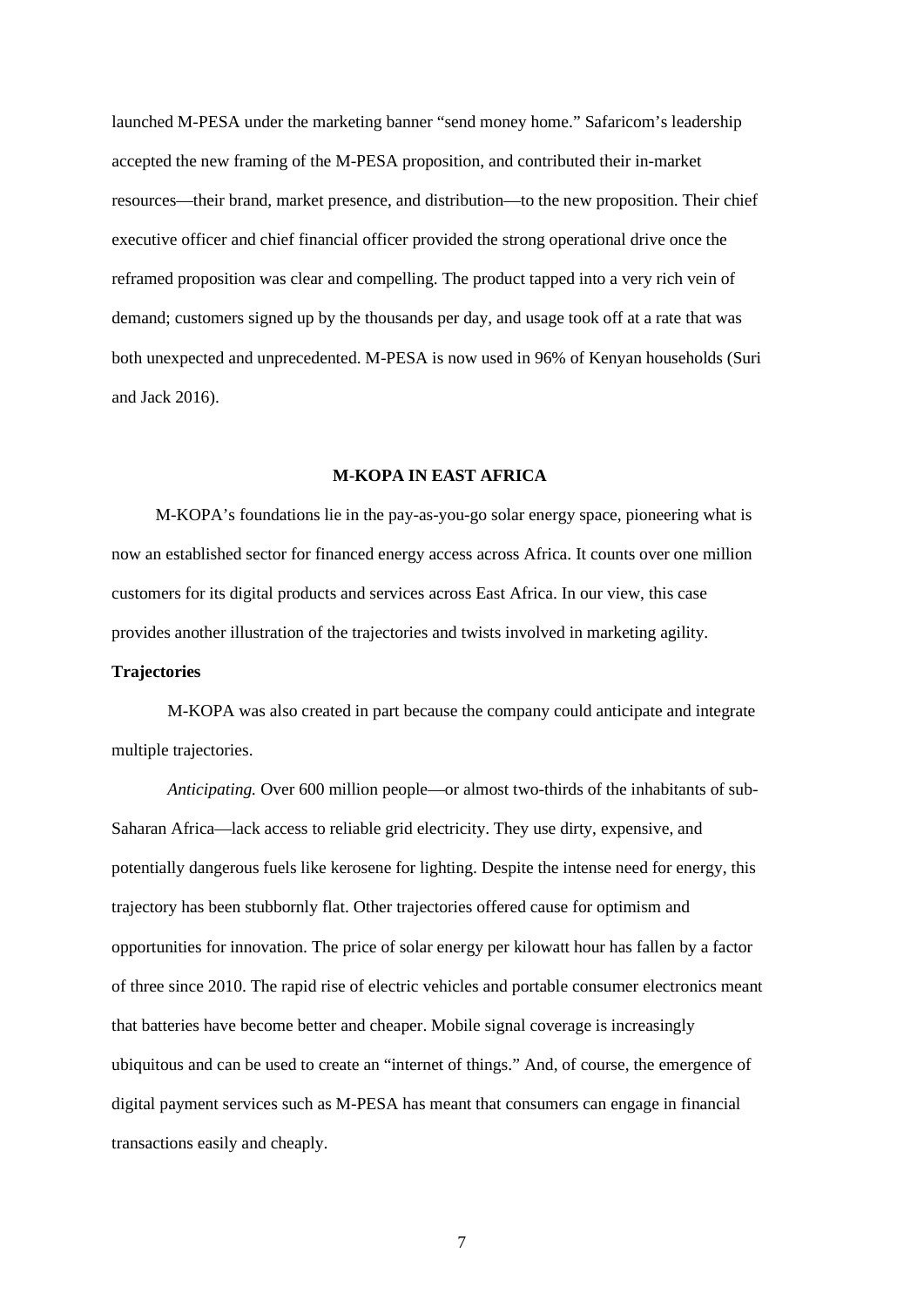*Integrating.* M-KOPA's initial concept was to sell connected solar home power systems that customers could pay for using digital money over the course of 12 months. By remotely controlling the solar home system and only allowing it work on receipt of a digital payment, M-KOPA was effectively operating a "coin-in-the-meter" model to allow access to clean energy. The company could risk taking the hardware onto its balance sheet and "micro financing" access to this asset for customers with sporadic household income. To the customer, the proposition is simple: "spend 50 Kenya Shillings (roughly US\$.50) a day with M-KOPA instead of spending that amount on kerosene and you'll get clean, safe power—plus you are buying your household an asset that once paid for, will bring clean energy for nothing." M-KOPA's analysis suggests that the typical household saves around \$650 over the lifetime of the solar home system.

The promise of profitably fulfilling an intense customer need by applying the powerful trajectories outlined in this section meant that the founders could credibly integrate the M-KOPA concept with the strategic objectives of a variety of impact-oriented investors. These included investors with a particular interest in addressing the trajectory of environmental degradation and global warming, charities seeking to improve the trajectory of social impact, clean energy focused charities, and the UK government, among others.

## **Twists**

Very quickly after launch, a competitive trajectory became evident as well. Other players, who were able to manufacture lower-cost hardware, began to match M-KOPA on cost and on the product bundle (e.g., number of lights, accessories). M-KOPA had to find a way to differentiate. A twist involving an unexpected discovery and a reframing of the product idea and market approach emerged.

*Discovery*. The M-KOPA team discovered that customers who had built a digital payment relationship with M-KOPA were demonstrating unique behavioral trajectories. Because M-KOPA can observe the payment history of each customer, the team was able to determine that many customers were paying off the M-KOPA system more quickly than expected. Because each solar home system is always connected to a mobile network, the team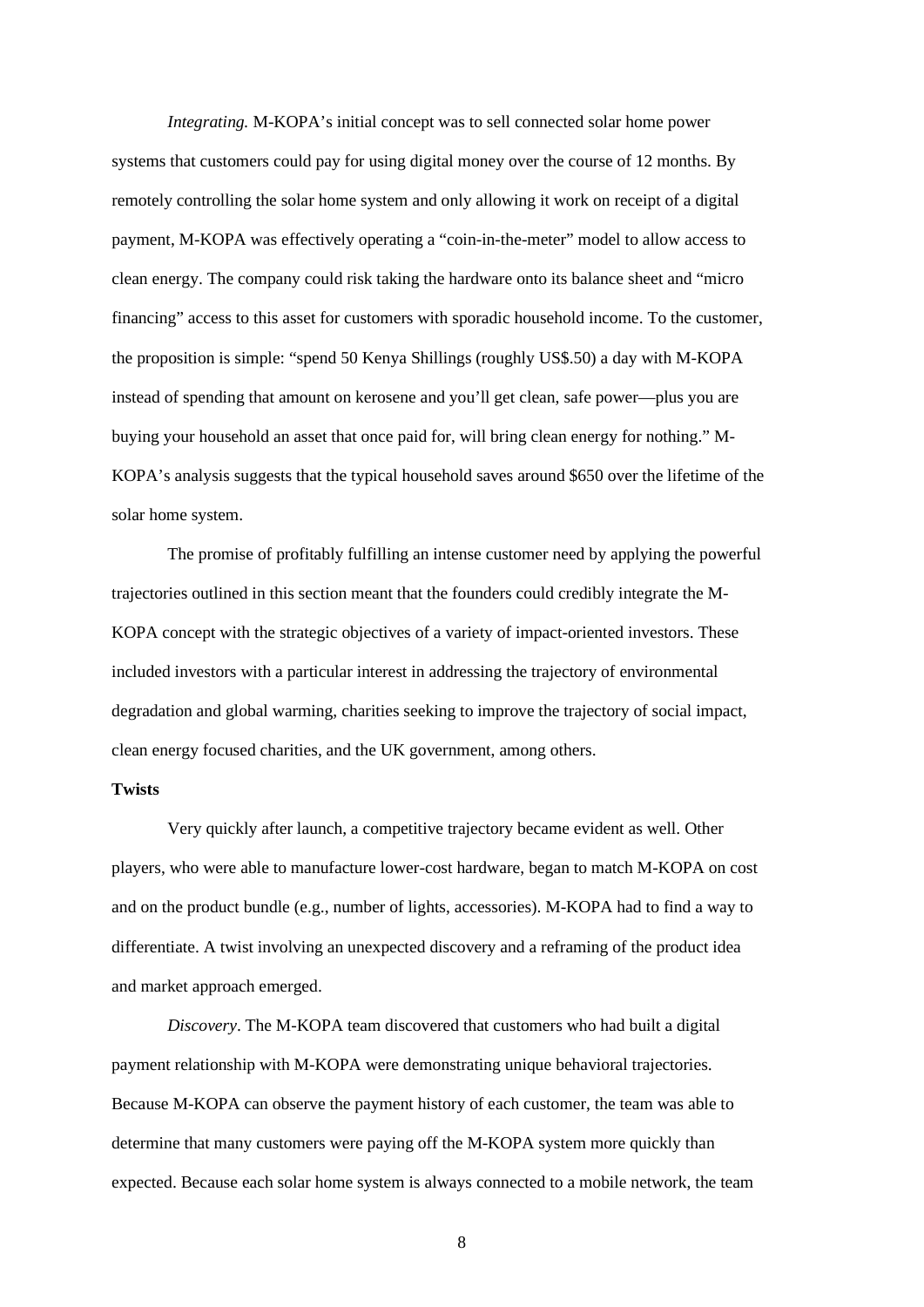is able to assess the load on each battery, which indicates which customers use their systems most heavily. The payment and usage history of each customer provided M-KOPA with data to segment customers into those who might be profitably served (as described subsequently) by loans that used the solar home system as collateral.

*Reframing.* This discovery has meant that M-KOPA has gone from offering just a solar home system to offering a financial service. While the initial offer still involves a hardware product(s) in the form of the solar home system (comprising, e.g., a photo voltaic panel, battery, LED lights, DC TV), M-KOPA has engaged in a strategic twist of its model toward a financial service that uses the payment and usage profile of each paying customer to offer customized loans. Today, more than 50% of M-KOPA's customers have taken a second or third digitally enabled loan from M-KOPA, collateralized against their solar power system. Loan types range from "cash back" to school fee loans, from credit for water tanks to fertilizer for small farms. This twist is predicated on maintaining a payment relationship and offering relevant, timely credit products. It would not have been possible if M-KOPA did not have information on customer trajectories for segmentation and offer (as well as finance) an everchanging set of products and services for the "connected African home." The company is now building AI tools to help it profile customers as early as possible in their relationship and thus move quickly to grow lifetime customer revenue opportunities where margins are higher.

#### **CONCLUSION**

Kalaignanam et al. have provided a valuable contribution to research and practice. As with many thought-provoking papers—and especially so for papers that promote a new research area—their framework raises even more questions than it answers directly. The qualitative insights in the paper are largely based on input from large firms in the U.S. market. Our assessment, which is based on the somewhat "extreme" context of digital products in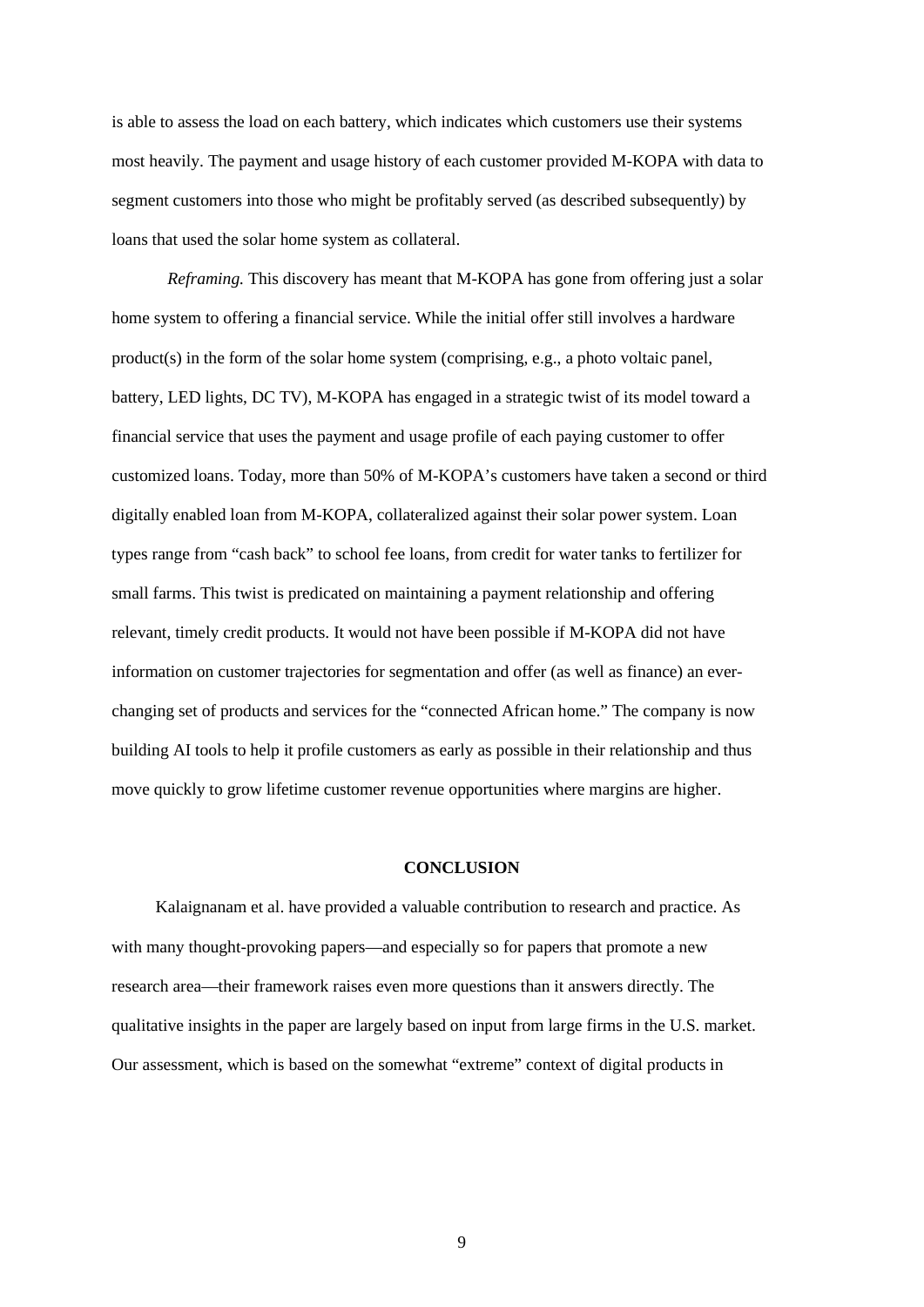emerging markets, suggests that the definition and framework of agility that they provide could be widely applicable across contexts.

We seek to complement the Kalaignanam et al. perspective by introducing the concepts of trajectories and twists as a way of framing how firms might apply marketing agility in fastmoving environments. We present M-PESA and M-KOPA as two cases of new digital services that embody elements of marketing agility, the need for which is made acute by being set in the context of emerging markets. In both cases, decision makers *anticipated* multiple market trajectories, *integrated* market trajectories with the strategic trajectories of the firm and its partners, and engaged in strategic twists that involved *discovery* of new market insights and *reframing* of problems or opportunities based on these insights.

Given the dramatic changes that are evident throughout the world today, we are hopeful that the early signals of interest in marketing agility will yield a steep trajectory of new research and informed practice.